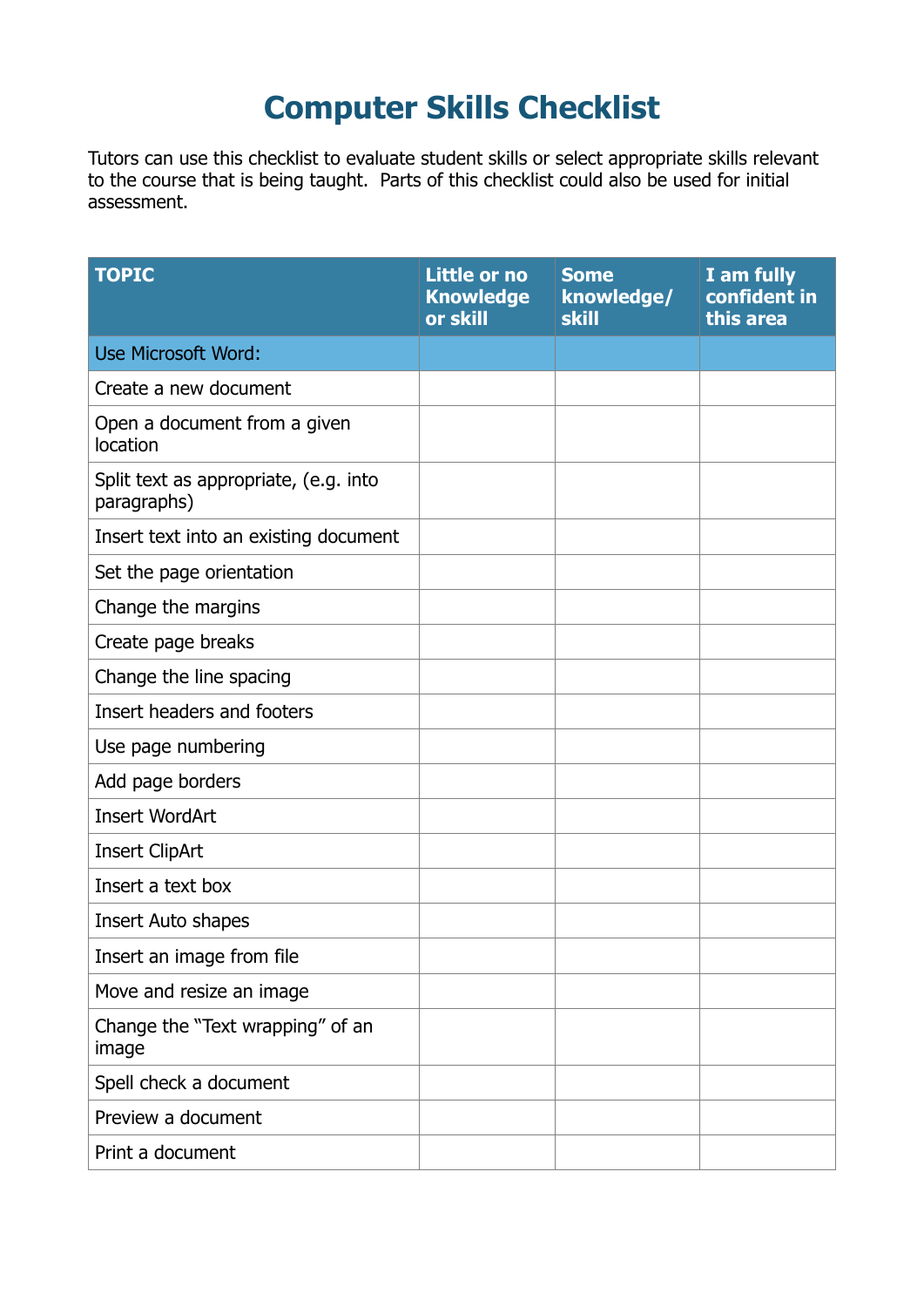| Know when to use "Save" or if "Save"<br>As" would be more appropriate |  |  |
|-----------------------------------------------------------------------|--|--|
| Take a screen print and paste it into<br>Word                         |  |  |

## **Notes**

| <b>TOPIC</b>                                                                                               | Little or no<br><b>Knowledge</b><br>or skill | <b>Some</b><br>knowledge/<br>skill | I am fully<br>confident in<br>this area |
|------------------------------------------------------------------------------------------------------------|----------------------------------------------|------------------------------------|-----------------------------------------|
| Select and use Interface features:                                                                         |                                              |                                    |                                         |
| Open and close Windows                                                                                     |                                              |                                    |                                         |
| Minimise and maximise a window                                                                             |                                              |                                    |                                         |
| Switch between open windows                                                                                |                                              |                                    |                                         |
| Use scrollbars                                                                                             |                                              |                                    |                                         |
| Use dialog boxes                                                                                           |                                              |                                    |                                         |
| Use the "zoom" facility                                                                                    |                                              |                                    |                                         |
| Use Copy and paste                                                                                         |                                              |                                    |                                         |
| Use Cut and paste                                                                                          |                                              |                                    |                                         |
| Use Drag and Drop                                                                                          |                                              |                                    |                                         |
| Use icons, ribbons and toolbars                                                                            |                                              |                                    |                                         |
| Use hyperlinks                                                                                             |                                              |                                    |                                         |
| Adjust the systems settings:                                                                               |                                              |                                    |                                         |
| Change the volume                                                                                          |                                              |                                    |                                         |
| Change the brightness                                                                                      |                                              |                                    |                                         |
| Change the background/wallpaper/<br>screen saver                                                           |                                              |                                    |                                         |
| Change the colours                                                                                         |                                              |                                    |                                         |
| Change the mouse settings                                                                                  |                                              |                                    |                                         |
| Change the screen resolution                                                                               |                                              |                                    |                                         |
| Work with files, folders and other<br>media to access, organise, store, label<br>and retrieve information: |                                              |                                    |                                         |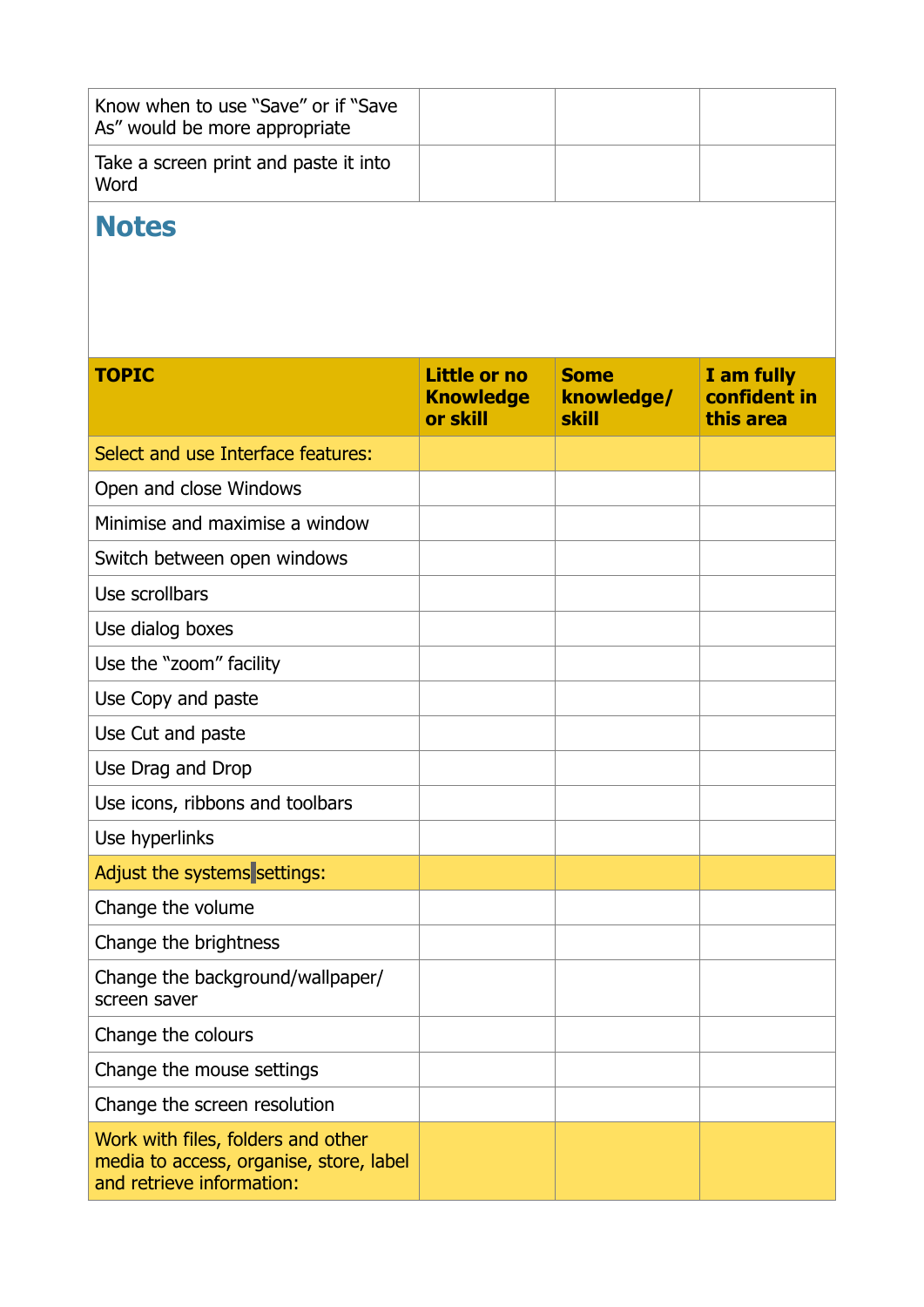| Create and name directories/folders                                   |                                              |                                    |                                         |
|-----------------------------------------------------------------------|----------------------------------------------|------------------------------------|-----------------------------------------|
| Save files in appropriate locations<br>using appropriate filenames    |                                              |                                    |                                         |
| Use "Save As" when appropriate                                        |                                              |                                    |                                         |
| Locate and open existing files                                        |                                              |                                    |                                         |
| Backup files from a removable disk                                    |                                              |                                    |                                         |
| Restore files from a removable disk                                   |                                              |                                    |                                         |
| Password protect files                                                |                                              |                                    |                                         |
| Open files using a password                                           |                                              |                                    |                                         |
| Maintain and change passwords<br>appropriately                        |                                              |                                    |                                         |
| <b>Search Engines:</b>                                                |                                              |                                    |                                         |
| Use Search Engines to find<br>information from the Internet           |                                              |                                    |                                         |
| Use Links                                                             |                                              |                                    |                                         |
| Use Hotspots                                                          |                                              |                                    |                                         |
| Use menus                                                             |                                              |                                    |                                         |
| Use single text, numeric and date<br>search criterion                 |                                              |                                    |                                         |
| Use quotation marks in a search                                       |                                              |                                    |                                         |
| Use relational operators in a search                                  |                                              |                                    |                                         |
| Apply editing, formatting and layout<br>techniques:                   |                                              |                                    |                                         |
| Insert text                                                           |                                              |                                    |                                         |
| Delete text                                                           |                                              |                                    |                                         |
| Drag and drop text                                                    |                                              |                                    |                                         |
| <b>TOPIC</b>                                                          | Little or no<br><b>Knowledge</b><br>or skill | <b>Some</b><br>knowledge/<br>skill | I am fully<br>confident in<br>this area |
| Copy and paste text                                                   |                                              |                                    |                                         |
| Format text, (font, style, size and<br>colour)                        |                                              |                                    |                                         |
| Use paragraph alignment, (left, right,<br>centre and fully justified) |                                              |                                    |                                         |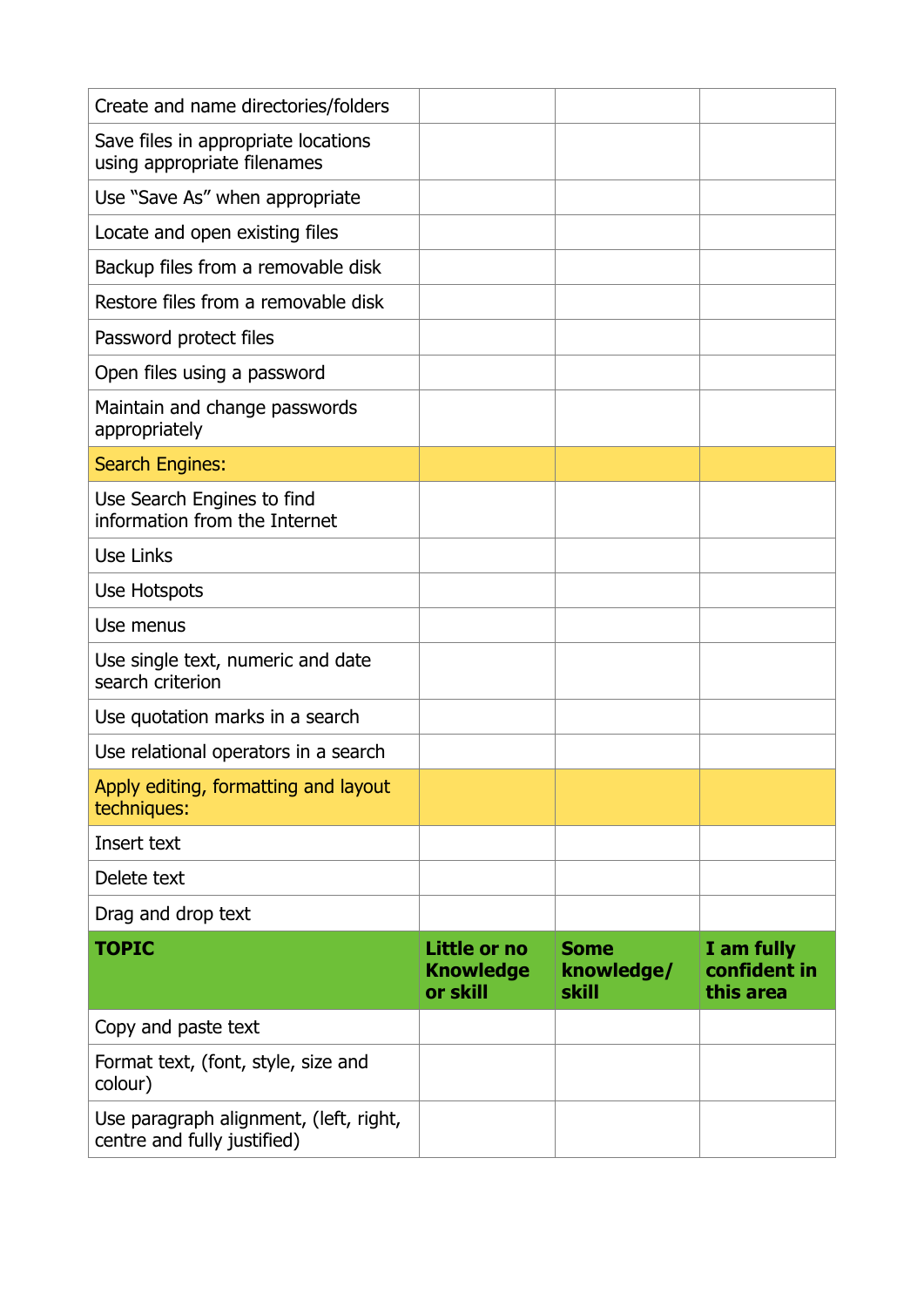| Create a table in Word, defining the<br>correct number of rows and columns<br>required |  |  |
|----------------------------------------------------------------------------------------|--|--|
| Delete rows and columns in a table                                                     |  |  |
| Insert rows and columns in a table                                                     |  |  |
| Adjust the column width in a table                                                     |  |  |
| Align information within the table,<br>(left, right and centre)                        |  |  |
| Add/remove cell borders in a table                                                     |  |  |
| Insert/delete a graphic into a<br>document                                             |  |  |
| Position a graph in a given place                                                      |  |  |
| Drag and drop a graphic                                                                |  |  |
| Copy and paste a graphic                                                               |  |  |
| Align images, (left, right, centre) as<br>appropriate                                  |  |  |
| Size images                                                                            |  |  |
| Crop images                                                                            |  |  |
| Add a border to images                                                                 |  |  |
| Insert video clips                                                                     |  |  |
| Insert sound clips                                                                     |  |  |
| Process numerical data:                                                                |  |  |
| Create a spreadsheet                                                                   |  |  |
| Enter text into a spreadsheet                                                          |  |  |
| Enter formulas involving arithmetic<br>operators, $(+, -, *,/)$                        |  |  |
| Use the simple function "SUM"                                                          |  |  |
| Use the simple function "MIN"                                                          |  |  |
| Use the simple function "MAX"                                                          |  |  |
| Use relative cell references                                                           |  |  |
| Replicate formulas                                                                     |  |  |
| Insert and delete rows and columns                                                     |  |  |
| Edit data and formulas in cells                                                        |  |  |
| Display data appropriately: text, (font<br>size, style and alignment)                  |  |  |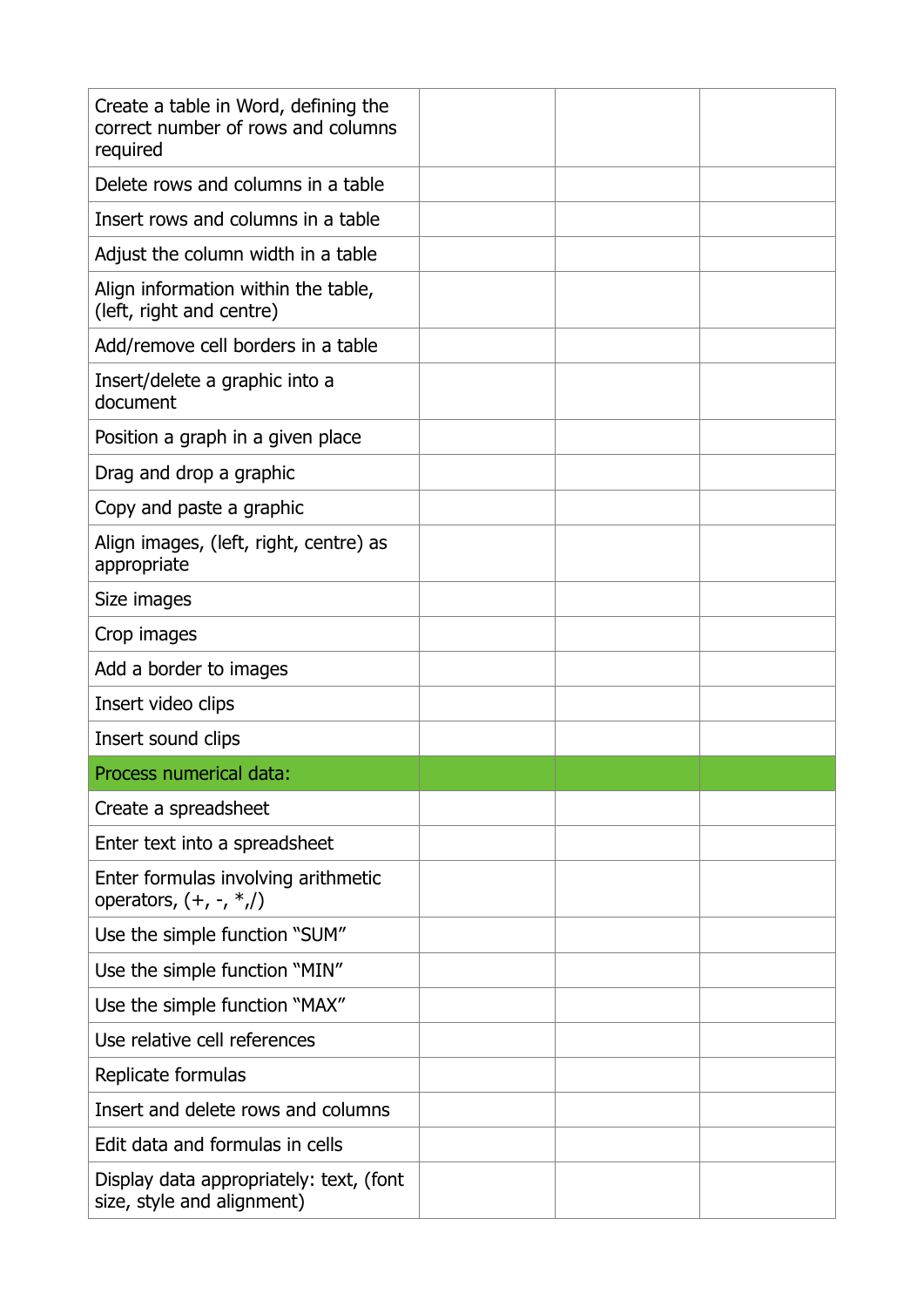| Display data appropriately: Number<br>(decimal places, percentage, currency,<br>date/time) |                                              |                                    |                                         |
|--------------------------------------------------------------------------------------------|----------------------------------------------|------------------------------------|-----------------------------------------|
| Display data appropriately: column<br>width                                                |                                              |                                    |                                         |
| Set the page orientation in Excel                                                          |                                              |                                    |                                         |
| Create headers and footers in Excel                                                        |                                              |                                    |                                         |
| Sort data on a single column in<br>ascending order, $(A-Z, 1-10)$                          |                                              |                                    |                                         |
| Sort data in descending order, (Z-A,<br>$10-1)$                                            |                                              |                                    |                                         |
| Filter data on a single column using<br>text, numeric or date criterion                    |                                              |                                    |                                         |
| <b>TOPIC</b>                                                                               | Little or no<br><b>Knowledge</b><br>or skill | <b>Some</b><br>knowledge/<br>skill | I am fully<br>confident in<br>this area |
| Filter data on a single column using<br>relational operators = $\langle \rangle$ , < >     |                                              |                                    |                                         |
| Print a spreadsheet                                                                        |                                              |                                    |                                         |
| Print the formulas used                                                                    |                                              |                                    |                                         |
| Display numerical data in a graphical<br>format:                                           |                                              |                                    |                                         |
| Select the single data set required for<br>charting                                        |                                              |                                    |                                         |
| Create charts and graphs $-$ pie chart,<br>bar chart, single line graph as<br>specified    |                                              |                                    |                                         |
| Enter appropriate titles, (chart title<br>and axis title)                                  |                                              |                                    |                                         |
| Make sure axis labels are appropriate                                                      |                                              |                                    |                                         |
| Remove a chart legend                                                                      |                                              |                                    |                                         |
| Print the chart on a separate page                                                         |                                              |                                    |                                         |
| Print the chart produced with the<br>spreadsheet data                                      |                                              |                                    |                                         |
| Set the page orientation of the chart                                                      |                                              |                                    |                                         |
| Insert headers and footers                                                                 |                                              |                                    |                                         |
| Emails:                                                                                    |                                              |                                    |                                         |
| Use Outlook software for emailing etc                                                      |                                              |                                    |                                         |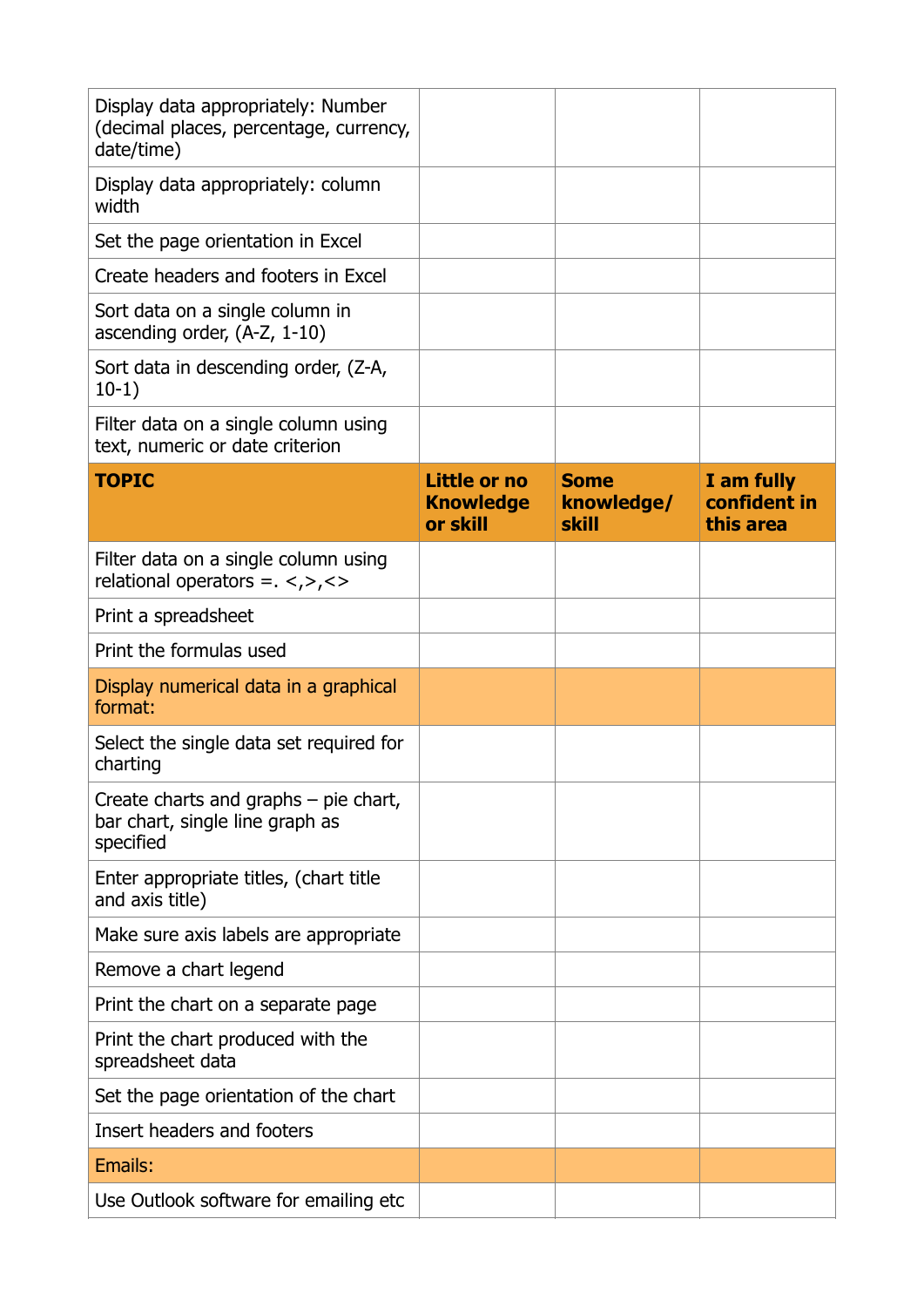| Use a web based email, e.g Hotmail,<br>Yahoo, Gmail             |                                              |                                           |                                         |
|-----------------------------------------------------------------|----------------------------------------------|-------------------------------------------|-----------------------------------------|
| Navigate to an email message                                    |                                              |                                           |                                         |
| Open and read an email message                                  |                                              |                                           |                                         |
| Create email messages                                           |                                              |                                           |                                         |
| Reply to email messages                                         |                                              |                                           |                                         |
| Send email messages                                             |                                              |                                           |                                         |
| Attach files to email messages                                  |                                              |                                           |                                         |
| Address email messages accurately                               |                                              |                                           |                                         |
| Combine information:                                            |                                              |                                           |                                         |
| Create a flyer                                                  |                                              |                                           |                                         |
| Create a letter                                                 |                                              |                                           |                                         |
| Create a newsletter                                             |                                              |                                           |                                         |
| Create an information sheet                                     |                                              |                                           |                                         |
| Create an invitation                                            |                                              |                                           |                                         |
| Create a poster                                                 |                                              |                                           |                                         |
| <b>Use PowerPoint</b>                                           |                                              |                                           |                                         |
| Insert slides into a presentation                               |                                              |                                           |                                         |
| Insert images into a presentation                               |                                              |                                           |                                         |
| Insert sound into a presentation                                |                                              |                                           |                                         |
| Insert Video into a presentation                                |                                              |                                           |                                         |
| Insert a Hyperlink into a presentation                          |                                              |                                           |                                         |
| Insert a chart into a presentation                              |                                              |                                           |                                         |
| Insert a table into a presentation                              |                                              |                                           |                                         |
| Use appropriate font and font style<br>that can be clearly read |                                              |                                           |                                         |
| Size images to suit the presentation                            |                                              |                                           |                                         |
| Split text into paragraphs                                      |                                              |                                           |                                         |
| <b>TOPIC</b>                                                    | Little or no<br><b>Knowledge</b><br>or skill | <b>Some</b><br>knowledge/<br><b>skill</b> | I am fully<br>confident in<br>this area |
| Use bullets and numbering                                       |                                              |                                           |                                         |
| Insert headers and footers into a<br>presentation               |                                              |                                           |                                         |